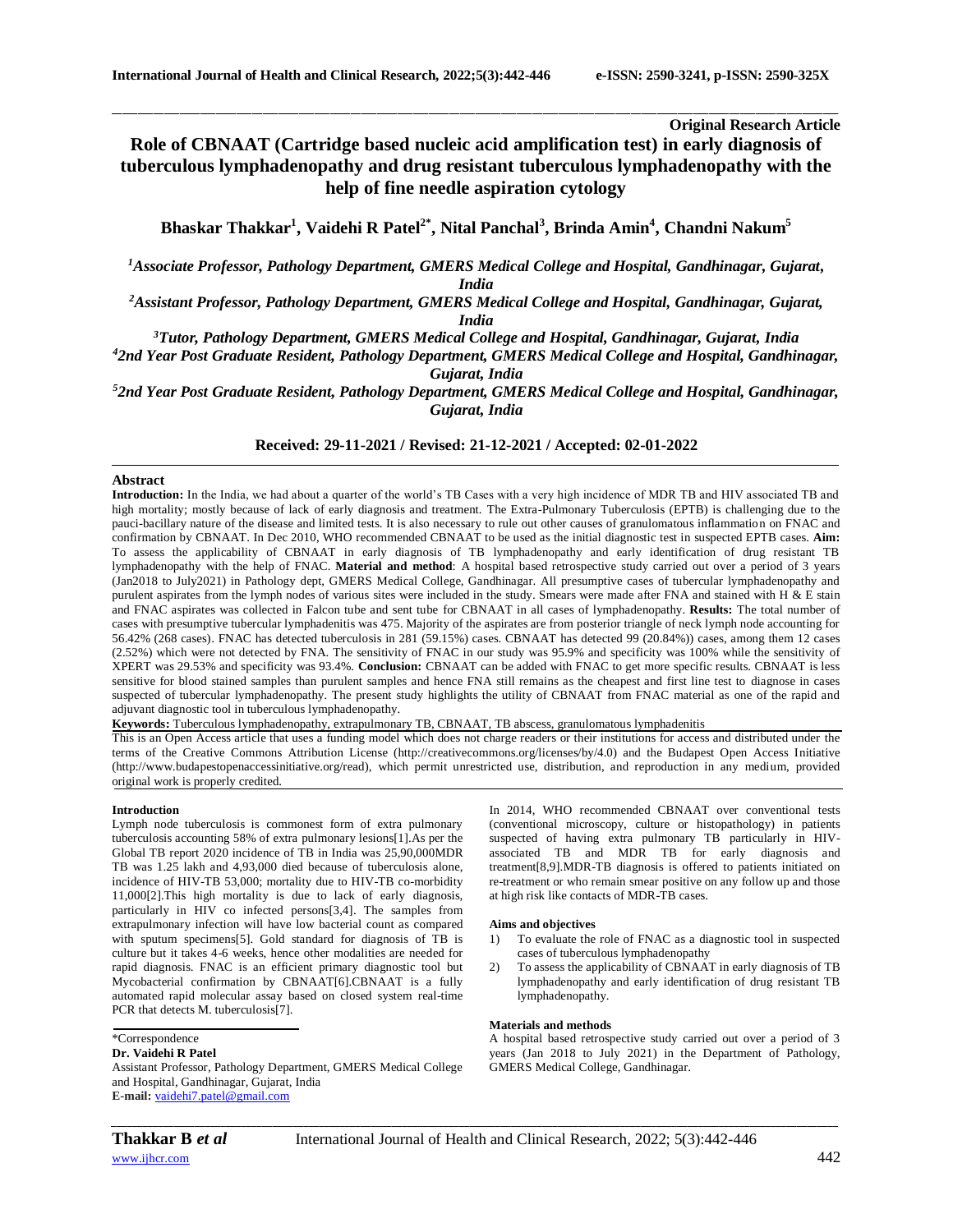# **Inclusion Criteria**

PLHA presenting with lymphadenopathy, all clinically suspicious cases having TB, patients already taken ATT presenting with lymphadenopathy, patients reported to have drug resistant TB presenting with lymphadenopathy, children with lymphadenopathy suspected of having TB and any purulent aspirate from lymph node irrespective of the clinical suspicion

### **Exclusion Criteria**

Scant aspirate in whose case material could not be sent for CBNAAT and patients who did not give consent for the procedure. Cases that were already diagnosed with CBNAAT before were excluded from the study.

#### **Procedure**

Before doing any type of FNAC, consents from all the patients and guardians in case of children less than 10 years were taken.

\_\_\_\_\_\_\_\_\_\_\_\_\_\_\_\_\_\_\_\_\_\_\_\_\_\_\_\_\_\_\_\_\_\_\_\_\_\_\_\_\_\_\_\_\_\_\_\_\_\_\_\_\_\_\_\_\_\_\_\_\_\_\_\_\_\_\_\_\_\_\_\_\_\_\_\_\_\_\_\_\_\_\_\_\_\_\_\_\_\_\_\_\_\_\_\_\_\_\_\_\_\_\_\_\_\_\_\_\_\_\_\_\_\_\_\_\_\_\_\_\_\_\_\_\_\_\_\_\_\_\_\_\_\_\_\_\_\_\_\_ FNAC was performed on a total of 475 patients presenting with lymphadenopathy presumed of having tuberculosis using 22 - 24 gauge needles with 5-10 ml syringes.4-5 smears were made, 2-3 for conventional cytology with H and E staining and2 for AFB staining using standard protocol, remaining aspirate aspirate was taken into normal saline containing falcon tube and sent for CBNAAT testing. (XPERT MTB/RIF CEPHEID, USA)- Figure- 1. It is a rapid, fully automated test and based on PCR technique that detects DNA directly from the clinical specimens along with Rifampicin resistance detection. Cytomorphological findings were categorized into tuberculous lymphadenitis, granulomatous lymphadenitis, cold abscess, reactive lymphadenitis, suppurative lesion, chronic non specific lymphadenitis, malignancy (Lymphoproliferative disease). Even a single rod seen on AFB staining was taken as a positive result. Demographic details, clinical details along with results were tabulated and statistically analysed.



 **Fig 1:XPERT MTB/RIF CEPHEID, USA** 

#### **Result**

In Our study, we had included a total of 475 patients with lymphadenopathy and The age group range was from 1-70 yrs with most common age group was young adults between 21-30 years of age (121cases) – Table-2.

The various cytological pattern seen in our study as per Table 1 composed of TB lymphadenitis ,granulomatous lymphadenitis, Chronic nonspecific lymphadenitis and TB abscess, Reactive lymphadenitis, Suspicious of TB and Malignancy. **Table-1.Results of FNAC diagnosis(n=475).**

| rapic-racesums of Five unaghosis $n = +75$ . |                                    |                     |            |  |  |  |  |
|----------------------------------------------|------------------------------------|---------------------|------------|--|--|--|--|
| Sr. No.                                      | <b>Diagnosis</b>                   | <b>No. Of Cases</b> | Percentage |  |  |  |  |
| 1.                                           | <b>TB</b> lymphadenitis            | 220                 | 46.32%     |  |  |  |  |
| 2.                                           | <b>Granulomatous lymphadenitis</b> | 86                  | 18.10%     |  |  |  |  |
| 3.                                           | Chronic non-specific lymphadenitis | 68                  | 14.32%     |  |  |  |  |
| 4.                                           | <b>Reactive lymphadenitis</b>      |                     | 1.68%      |  |  |  |  |
| 5.                                           | <b>TB</b> abscess                  | 61                  | 12.84%     |  |  |  |  |
| 6.                                           | <b>Malignancy</b>                  | 21                  | 4.42%      |  |  |  |  |
| 7.                                           | <b>Suspicious of TB</b>            | 11                  | 2.32%      |  |  |  |  |
|                                              | <b>TOTAL</b>                       | 475                 | 100%       |  |  |  |  |

**Table-2.Age distribution of total cases(n=475). Sr.No. DIAGNOSIS AGE IN YEARS**  $\langle 1 \mid 1$  to 10 | 11 to 20 | 21 to 30 | 31 to 40 | 41 to 50 | 51 to 60 | 61 to 70 **1. TB lymphadenitis** 0 28 56 61 37 21 10 7 **2. Granulomatous lymphadenitis** 0 22 19 22 14 6 1 2 **3. Chronic non-specific lymphadenitis**  $\begin{array}{ccc|c} 1 & 27 & 12 & 17 & 6 & 2 & 3 & 0 \end{array}$ **4. Reactive lymphadenitis** 0 4 1 0 3 0 0 0 0 0<br> **5. R** B abscess 2 3 13 19 11 6 7 0 **5. TB abscess** 2 3 13 19 11 6 7 0 **6. Malignancy 1** 0 0 0 1 1 1 1 1 1 1 6 1 9 1 4 **7. Suspicious of TB** 0 3 3 2 2 0 0 1<br> **1 Total** 3 87 105 121 74 41 30 1 **Total** 1 3 87 105 121 74 41 30 14

#### **Table-3.Sex distribution of total cases(n=475).**

| A WAS AV TAS VID VAN VAN DE VAN DE VOOR VAN VAN VESTALIGE EEN DE ST |                                    |             |               |              |  |  |  |
|---------------------------------------------------------------------|------------------------------------|-------------|---------------|--------------|--|--|--|
| Sr. No.                                                             | <b>Diagnosis</b>                   | <b>MALE</b> | <b>FEMALE</b> | <b>Total</b> |  |  |  |
| . .                                                                 | <b>TB</b> lymphadenitis            | 111         | 109           | 220          |  |  |  |
|                                                                     | <b>Granulomatous lymphadenitis</b> | 35          | 51            | 86           |  |  |  |
| 3.                                                                  | Chronic non-specific lymphadenitis | 31          | 37            | 68           |  |  |  |
| 4.                                                                  | <b>Reactive lymphadenitis</b>      |             |               |              |  |  |  |
| 5.                                                                  | <b>TB</b> abscess                  | 38          | 23            | 61           |  |  |  |
| 6.                                                                  | <b>Malignancy</b>                  |             |               |              |  |  |  |
| 7.                                                                  | <b>Suspicious of TB</b>            |             |               |              |  |  |  |
|                                                                     | <b>TOTAL</b>                       | 241(50.73%) | 234(49.26%)   | 475          |  |  |  |

# **Table 4 Clinical presentation of cases(n=475).**

*\_\_\_\_\_\_\_\_\_\_\_\_\_\_\_\_\_\_\_\_\_\_\_\_\_\_\_\_\_\_\_\_\_\_\_\_\_\_\_\_\_\_\_\_\_\_\_\_\_\_\_\_\_\_\_\_\_\_\_\_\_\_\_\_\_\_\_\_\_\_\_\_\_\_\_\_\_\_\_\_\_\_\_\_\_\_\_\_\_\_\_\_\_\_\_\_\_\_\_\_\_\_\_\_\_\_\_\_\_\_\_\_\_\_\_\_\_\_\_\_\_\_\_\_\_\_\_\_\_\_\_\_\_\_\_\_\_\_\_\_*

**Sr. No. CLINICAL FEATURE NO. OF CASES PERCENTAGE**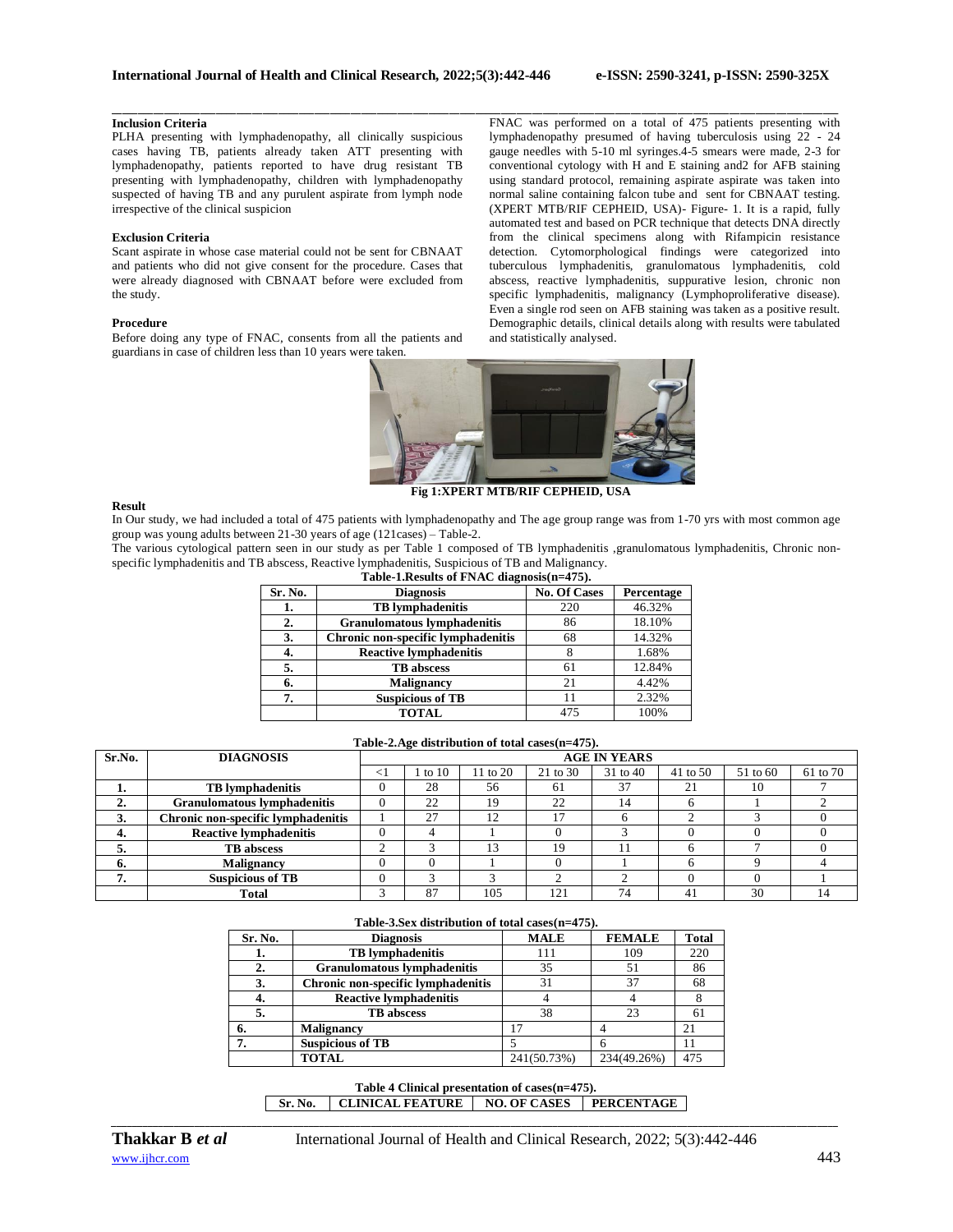|    | Swelling    | 47r<br>4/2    | 100%   |
|----|-------------|---------------|--------|
|    | Fever       | 122<br>1 J 4  | 27.79% |
| J. | Cough       | 70            | 16.64% |
|    | Weight loss | $\Omega$<br>╯ | 19.37% |

| Table 5 Site wise distribution of total cases $(n=475)$ . |  |  |  |
|-----------------------------------------------------------|--|--|--|
|                                                           |  |  |  |

| Sr. No. | <b>SITE</b>        | <b>NO. OF CASES</b> | <b>PERCENTAGE</b> |
|---------|--------------------|---------------------|-------------------|
|         | Post auricular     |                     | 1.05%             |
| 2.      | Pre auricular      |                     | 1.26%             |
| 3.      | Posterior triangle | 268                 | 56.42%            |
| 4.      | Anterior triangle  | 58                  | 12.21%            |
| 5.      | Supraclavicular    | 42                  | 8.85%             |
| 6.      | Sub mandibular     | 67                  | 14.10%            |
| 7.      | Sub mental         |                     | 1.05%             |
| 8.      | Axillary           | 16                  | 3.37%             |
| 9.      | Inguinal           |                     | 1.69%             |

In the present study, majority of the cases had fever as associated symptom along with lymphadenopathy followed by weight loss and cough.[Table-4].

Most common site of lymphadenopathy was posterior triangle of neck, cervical lymph node accounting for total 268 cases (56.42%) – Table-5. **Table-6. Distribution of type of FNAC aspirates along with CBNAAT results(n=475). FNAC: Fine Needle Aspiration cytology**

| Sr. No. | <b>Type of aspiration</b> | No of cases  | <b>CBNAAT</b> positive | <b>CBNAAT</b> negative |
|---------|---------------------------|--------------|------------------------|------------------------|
|         | <b>Blood mixed</b>        | 338 (71.16%) | 39 (11.54%)            | 299 (88.46%)           |
|         | Purulent                  | 11 (23.37%)  | 52 (46.85%)            | 59 (53.15%)            |
| J.      | Cheesv                    | 26 (5.47%)   | 8 (30.77%)             | 18 (69.23%)            |
|         | Total                     | 475          | 99                     | 376                    |

|  | Table 7 Comparison of Cytomorphological diagnosis (FNAC) with CBNAAT (n=475). |  |
|--|-------------------------------------------------------------------------------|--|
|  |                                                                               |  |

| Sr. No. | <b>Diagnosis</b>                   | No of patient | <b>CBNAAT</b> positive | <b>CBNAAT</b> negative |
|---------|------------------------------------|---------------|------------------------|------------------------|
| ı.      | <b>TB</b> lymphadenitis            | 220           | 49(22.27%)             | 171(77.73%)            |
|         | <b>Granulomatous lymphadenitis</b> | 86            | $9(10.46\%)$           | 77(89.54%)             |
| 3.      | Chronic non-specific lymphadenitis | 68            | $2(2.94\%)$            | 66(97.06%)             |
| 4.      | <b>Reactive lymphadenitis</b>      |               | 1(12.5%)               | 7(87.05%)              |
|         | <b>TB</b> abscess                  | 61            | 34(55.73%)             | 27(44.27%)             |
| n.      | <b>Malignancy</b>                  | 21            | $0(0\%)$               | 21(100%)               |
|         | <b>Suspicious of TB</b>            |               | 4(36.36%)              | $7(63.64\%)$           |
|         | Total                              | 475           | 99(20.84%)             | 376(79.15%)            |

Most common aspirate encountered while doing FNAC was blood mixed accounting for 71.16% of the total out of which 11.54% cases were CBNAAT positive while cheesy aspirate signifying tuberculosis was seen in 5.47% of the total cases out of which 30.77% cases were CBNAAT positive–Table-6**.** 

All clinical suspected tuberculosis cases were sent for CBNAAT in which majority of cases showed tuberculous lymphadenitis pattern on cytology with 49 cases (22.27%) showed CBNAAT positive, 34 cases (55.73%) of TB abscess showed CBNAAT positive as shown in Table

7. **Rifampicin Resistance was seen in 8 cases out of the total 99 XPERT positive cases and one cases of isoniazid resistance was found.**

XPERT was positive in a total of 99 cases (20.84%) of which 83 cases fell under the reference standard of our study. There were 171 cases in whom FNAC was positive for tuberculosis

While XPERT showed negative result.

There were 12 cases that were negative for tuberculosis on cytology and reported as Granulomatous and chronic non specific lymphadenitis but positive on XPERT for Mycobacteria; this is one reason why we recommend the use of XPERT in any purulent aspirate irrespective of clinical suspicion as the epithelioid granulomas and caseation may not be visible in the presence of suppuration.

There were 8 cases out of the total 475 who were reactive for HIV, of whom, 4 (50%) showed TB positive on FNAC and CBNAAT. There were 19 patients of the total patients who gave history of taking ATT in the past (probably MDR cases). The sensitivity of FNAC in our study was 95.9% and specificity was 100% while the sensitivity of XPERT was 29.53% and specificity was 93.4%. The positive predictive value and negative predictive value of FNAC were 100% and 93.44% while the positive predictive value and negative predictive value of CBNAAT were 87.36% and 46.34%.

#### **Discussion**

The present study is a hospital based retrospective study in the diagnosis of suspected tubercular lymphadenopathy by CBNAAT than we compare with FNAC results. This study aimed to assess the applicability of CBNAAT in early diagnosis of TB lymphadenopathy and early identification of MDR-TB. FNAC being an OPD procedure, inexpensive and minimally invasive, it is routinely used now-a-days for diagnosing extrapulmonary TB[10].

WHO recommended the use of CBNAAT for the following (2014):

1. Diagnosis of drug resistant TB among previously treated TB patients.

2. Patients with smear microscopy positive result at any time during treatment.

3. HIV-TB patients.

4. Diagnosis of TB among children.

5. Extra pulmonary presumptive TB patients.

6. Person with Chest X-Ray suggestive of TB with smear negative result.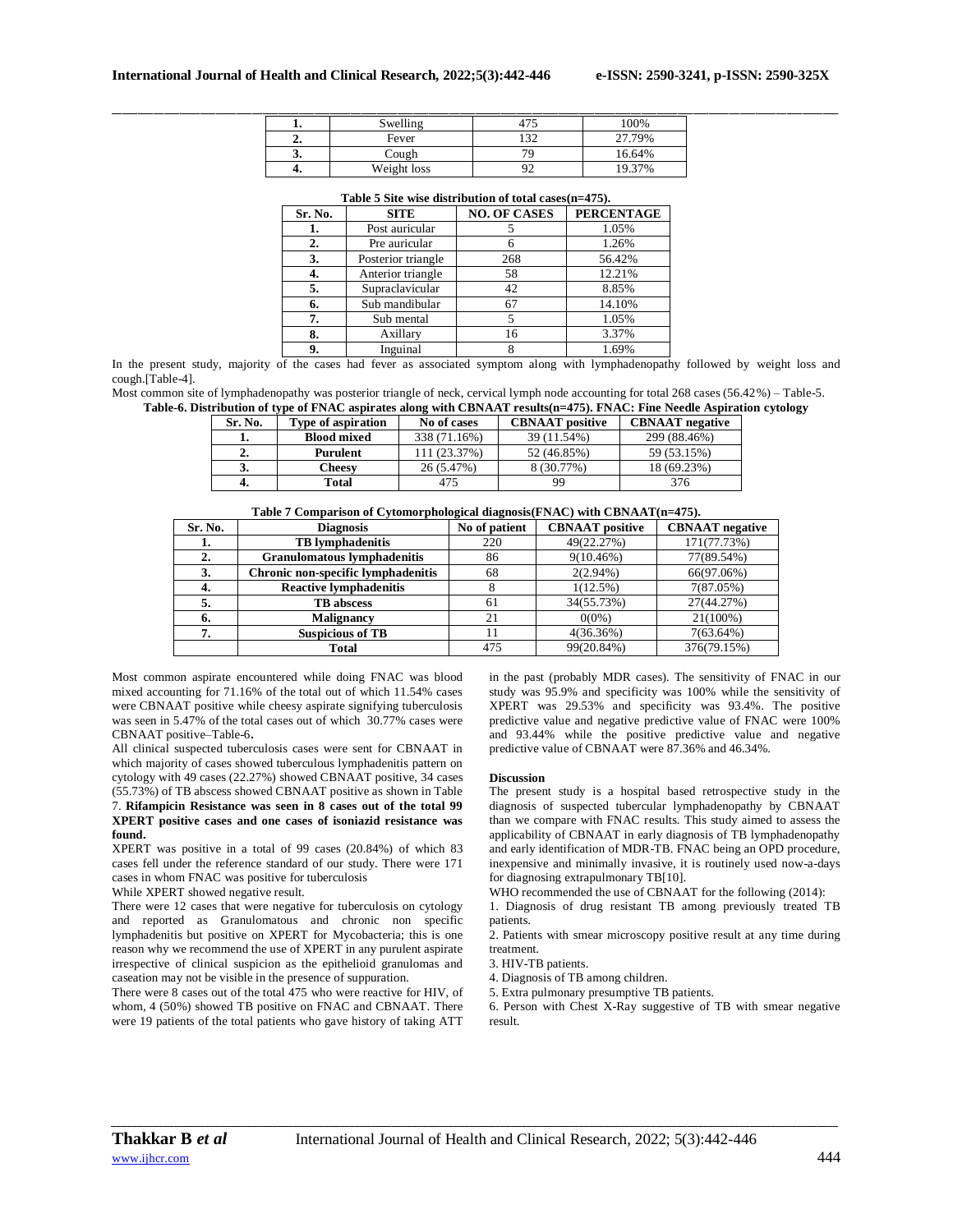

**Fig-2. Tb lymphadenitis with caseous necrosis Fig-3. Areas of caseous necrosis in Tb lymphadenitis H** & **E** stain 10x **H** & **E** stain 10x



**Fig-4. Well formed Granuloma without necrosis** Fig-5.Tb abscess H & E stain 10x  **H & E stain 10x**

The culture Drug susceptibility testing is complex, time consuming usually takes 2-8 weeks which makes delay in treatment decision[11]. While patients await diagnosis, they are likely to receive inappropriate or in effective treatment and consequently disease may progress. This results in an increased chance of morbidity from tuberculosis. They continue to transmit drug-resistant TB to others; especially family members and the resistance might developed. All these factors lead to delay in definitive diagnosis[12].

There was 12 cases that was negative for tuberculosis on cytology and reported as Granulomatous and chronic non specific lymphadenitis

but positive on XPERT for Mycobacteria; this is one reason why we use of XPERT in any purulent aspirate irrespective of clinical suspicion as the epithelioid granulomas and caseation may not be visible in the presence of suppuration. To address this issue there was a need for a simple and rapid diagnostic tool and a new diagnostic test, CBNAAT was developed. It is a rapid, fully automated test and based on PCR technique that detects DNA directly from the clinical specimens along with Rifampicin resistance detection.

| Sr. No. | <b>Pattern</b>                      | Cases | Present | Shilpa G | <b>Bhavani</b> et | Ligthelm et | Devi et | Naesreen et |
|---------|-------------------------------------|-------|---------|----------|-------------------|-------------|---------|-------------|
|         |                                     |       | Study   | et al 13 | al <sub>14</sub>  | al15        | al $16$ | al17        |
| .,      | Granulomatous                       | 306   | 64.42%  | 39.4%    | 42.26%            | 66.7%       | 31.2%   | 17.9%       |
| ۷.      | Reactive                            | 76    | 16%     | 36.5%    | 35.47%            | 20.8%       | 55.2%   | 12.7%       |
| Ć.      | Metastatic                          |       | 3.57%   | 14.4 %   | 11.32%            | 8.3%        | 6.25%   | 19.7%       |
| 4.      | Suppurative                         | 61    | 12.84%  | 6.7%     | 9.8%              | 2.1%        |         |             |
| 5.      | Lymphoma and<br>Lymphoproliferative | 04    | 0.84%   | 2.8%     | 1.13%             |             | 6%      | 49.7%       |

# **Table 8: Cytological pattern comparison with other studies**

The present study is a hospital based retrospective study in the diagnosis of suspected tubercular lymphadenopathy by CBNAAT in comparison to FNA. In this new diagnostic era, FNAC plays invaluable role in diagnosis of diseases. The mean age was 21-30 yrs and M:F ratio was 1.03:1, The most common site of presentation in our study was cervical lymph node swellings (posterior triangle of neck). For cytological diagnosis of tubercular lymphadenitis, we need to demonstrate granulomas composed of epithelioid cells, Langhans

giant cells with or without caseous necrosis along with demonstration of AFB positivity. In granulomatous lesions the present study showed 46.32% granulomatous with necrosis(Table-1), 18.10 % granulomatous without necrosis and 12.84 % only necrosis (Table-1,8) whereas study done by Bhavani et al7 showed 9.8% granulomatous without necrosis, 27.17% granulomatous with necrosis and 5.28% only necrosis. The various cytological pattern comparison with other studies as shown in Table 8

# **Table 9: Comparison of age and sex wise distribution along with CBNAAT positive cases of other studies (n=475).**

| Sr. No. | Studv                   | Year of<br>study    | <b>Place of study</b> | Age (years)<br>group | Female | Male | Percentage of<br><b>CBNAAT Positivity</b> |
|---------|-------------------------|---------------------|-----------------------|----------------------|--------|------|-------------------------------------------|
|         | Rock RB et<br>al., [18] | Jan1993-Dec<br>2003 | Minnesota             | 15-24                | 46%    | 54%  | 43%                                       |